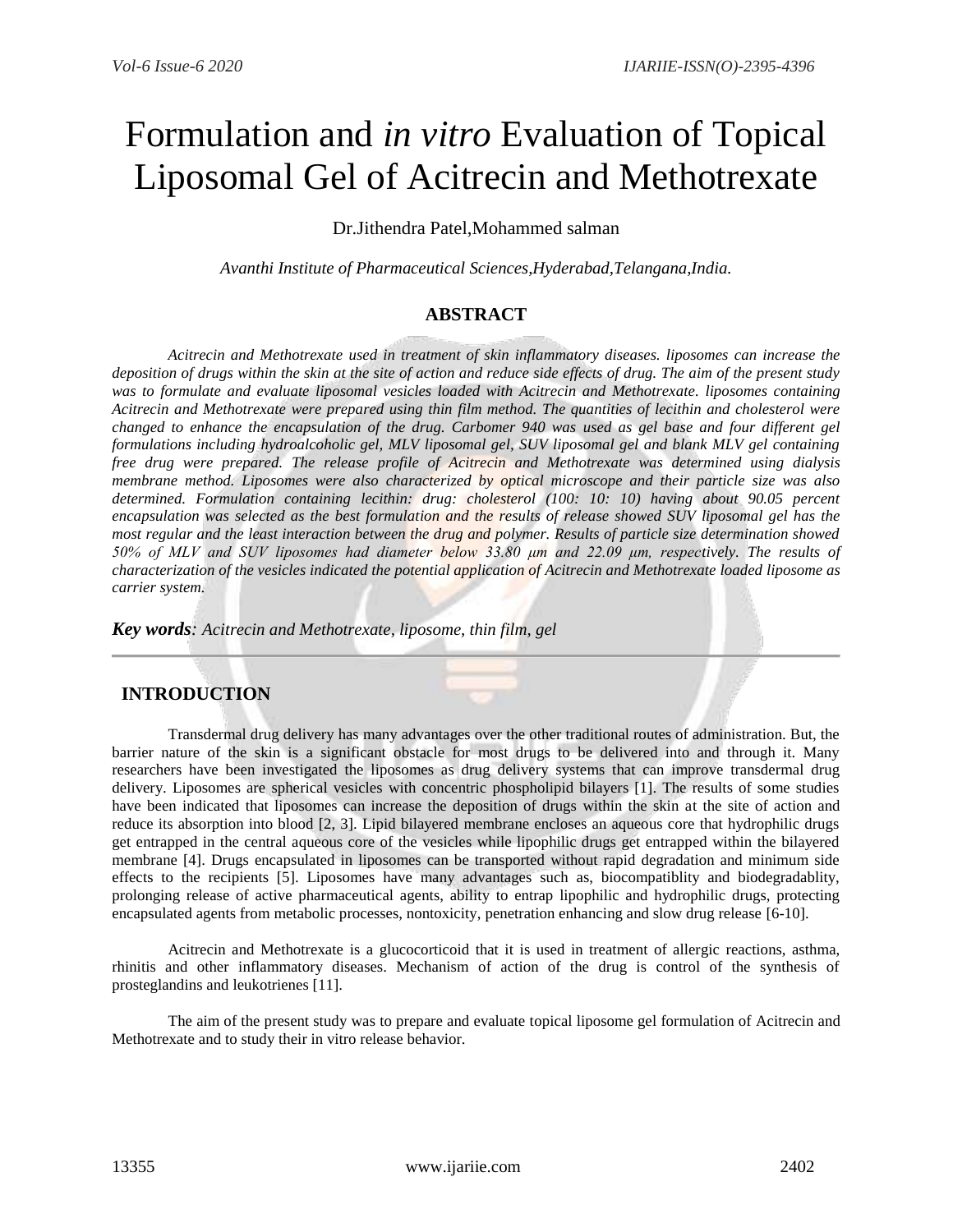#### **MATERIALS AND METHODS**

Egg lecithin and vitamine E (alpha tocopherol) were purchased from Merck, Germany. Cholesterol and Acitrecin and Methotrexate were obtioned from BDH, England and Sicro, Italy respectively. Carbomer 940 was purchased from Antwerpen, Belgium. All of the solvents were of analytical grade.

#### **Experimental Preparation of liposome**

Liposomes were prepared by thin film method. Briefly egg lecithin, cholesterol, vitamin E (as antioxidant) and 250 mg Acitrecin and 500 mg Methotrexate were dissolved in 5ml chloroform. The quantities of lecithin and cholesterol were changed to enhance loading drug in liposomes (table 1). Then the mixture was evaporated in a rotary evaporator (Heidolph, WB2000, Germany) at 150 rpm for 30 min. The thin film formed in the roundbottomed flask was hydrated with phosphate buffer saline for 30 min. Glass ball was used for dispersion of liposome [1, 10].

| Table 1: Effect of lipid composition on encapsulation efficiency of Acitrecin and Methotrexate liposomes |
|----------------------------------------------------------------------------------------------------------|
|----------------------------------------------------------------------------------------------------------|

| NO. | <b>Formulation</b> Compositions ratio<br>(mg)<br>(lecithin:drug:choleste $(\% )$<br>rol) | efficiency | $\mathbf n$<br>NO. | <b>Entrapment Formulatio Compositions ratio</b><br>(mg)<br>(lecithin:drug:cholester<br>ol) | <b>Entrapment</b><br>efficiency (%) |
|-----|------------------------------------------------------------------------------------------|------------|--------------------|--------------------------------------------------------------------------------------------|-------------------------------------|
|     | 100:10:5                                                                                 | 75.80      |                    | 125:10:10                                                                                  | 58.83                               |
| 2   | 100:10:10                                                                                | 90.05      |                    | 125:10:20                                                                                  | 47.85                               |
|     | 100:10:20                                                                                | 78.71      |                    | 150:10:10                                                                                  | 47.97                               |
| 14  | 100:10:40                                                                                | 53.19      | 10                 | 150:10:20                                                                                  | 44.90                               |
| 5   | 100:10:60                                                                                | 69.49      | 11                 | 200:10:10                                                                                  | 48.53                               |
| 6   | 100:10:80                                                                                | 67.19      | 12                 | 200:10:20                                                                                  | 45.35                               |

#### **Preparation of SUV liposome**

SUV liposomes were obtained by sonication of MLV liposome in an ultrasonic bath  $(F_s)$ Germany) 30 min at room temperature.

#### **Determination of Acitrecin and Methotrexate entrapment in liposomes**

The liposomal suspension was centrifuged at 20000 rpm for 30 min. The supernatant was removed and the liposomes were disrupted with ethanol 70% and the quantity of drug was measured using a spectrophotometer (Biotek Kontron, 922, England) at 239 nm.

#### **Particle size determination**

The average diameter of liposomes was determined using a particle sizer (Malvenrn, Xlongbed ver.2.15, England) at 25 ˚C.

#### **Microscopy**

liposomes were examined by optical microscope (Olympus, R4, Japan) to determine the shape and lamellarity of vesicles ( magnification х 200).

#### **Preparation of liposomal gel**

Carbomer 940 (1%) was added slowly to a PBS buffer solution (pH 7.4), under constant stirring by a paddle stirrer. For gel preservation, methyl paraben (0.2%) was added. Then teriethanolamine was added for achieving neutral pH and clearing of the gels. After addition of the full amount of solid material, the gels were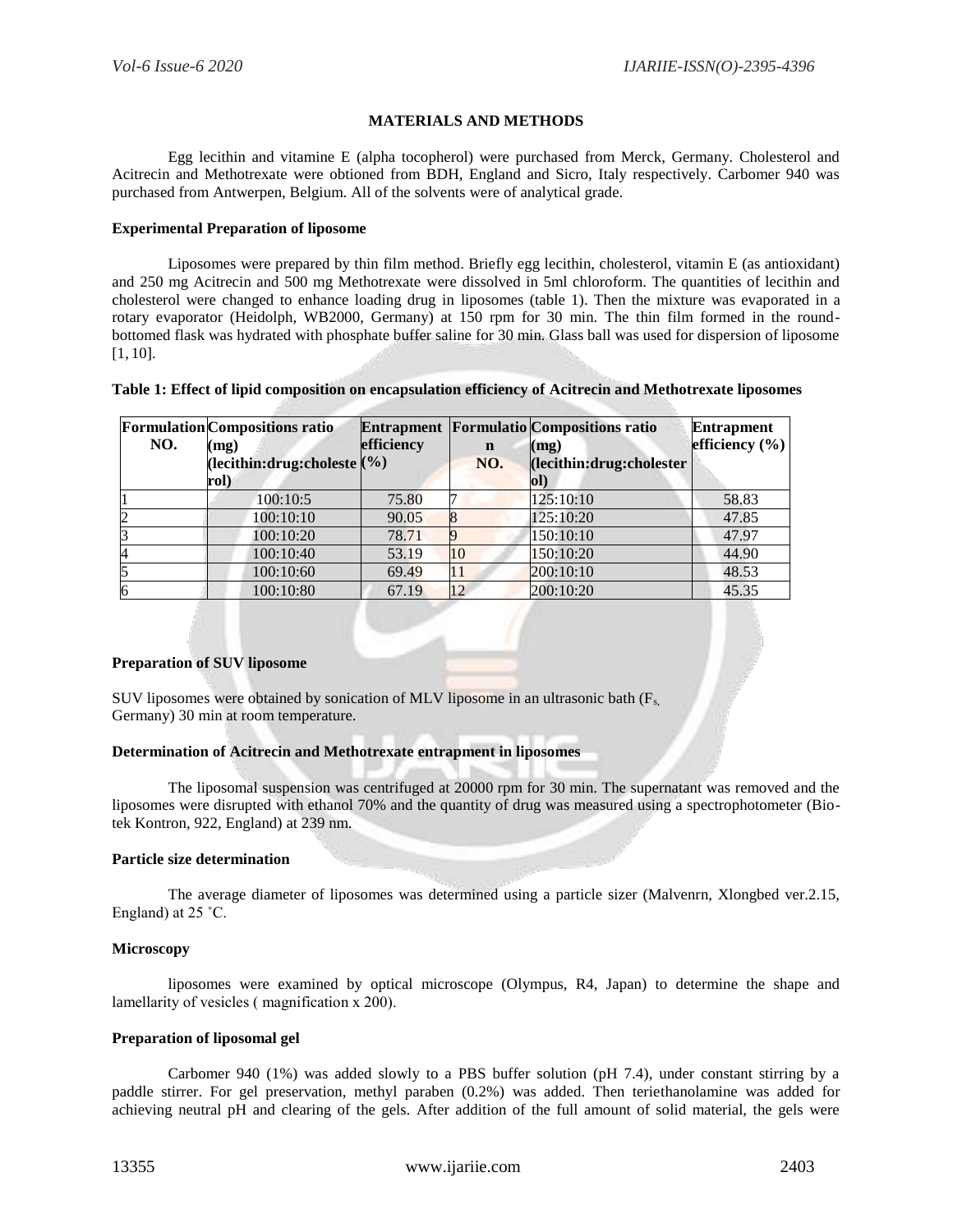allowed to swell under moderate stirring. Four different formulation gel including hydro-alcoholic gel, MLV liposomal gel, SUV liposomal gel and blank MLV gel plus the drug were prepared (table 2).

| ${\rm F}$      | hydroalcoholic gel                                                             |
|----------------|--------------------------------------------------------------------------------|
| $\rm{F}_2$     | MLV liposomal gel (containing lecithin 100 mg: drug 10 mg: cholesterol: 10 mg) |
| ${\bf F}_3$    | SUV liposomal gel (containing lecithin 100 mg: drug 10 mg: cholesterol: 10 mg) |
| $\mathrm{F}_4$ | blank MLV liposome gel plus the drug                                           |

#### **Table 2: Different gel formulations of Acitrecin and Methotrexate.**

#### **Stability evaluation of liposomal gels**

The liposomal formulations were stored in refrigerator for 3 months to evaluate color and appearance. 1 gr of each sample was dispersed in 100 ml distilled water and pH was determined using a pH meter (Coring, 7, England).

#### **In vitro drug release studies**

In vitro Acitrecin and Methotrexate release from the liposomes was measured using dialysis membrane method. 1 g of each formulation was put in a dialysis bag (Medicell International England). The receptor phase was contained ethanol 20% and phosphate buffer saline (pH 7.4) was stirred continually using a magnet stirrer at 37˚C. An aliquot of 2.5 ml of samples were withdrawn from each batch at definite time intervals (15, 30, 45, 60, 90, 120, 150, 180, 210, 240, 270 and 300 min) and replaced with the same amount of ethanol and phosphate buffer saline to maintain sink condition. Then, the concentration of released drug was monitored using a UV spectrophotometer at 239 nm.

#### **Statistical analysis of data**

The reported release data were analyzed by Jim fit program [12] and compared and plotted using Excel Microsoft. P>0.05 was considered as significant difference.

#### **RESULTS AND DISCUSSION**

As mentioned before, for determination of entrapment efficiency, the quantities of lecithin and cholesterol were changed to enhance loading drug in liposomes. At first, the quantity of cholesterol was changed (formulation No.1-6). Then the quantities of cholesterol (10 and 20 mg) that had high encapsulation, was selected as a constant value and the quantity of lecithin was changed (table 1). Formulation number 2 (containing lecithin: drug: cholesterol ratio of 100: 10: 10) having about 90.05% encapsulation was selected as the best formulation ( $P < 0.05$ ). Results of particle size determination showed 50% of MLV and SUV liposomes had diameter below 33.80 μm and 22.09 μm, respectively. According to the results of particle size, sonication is an important parameter in preparation of SUV liposomes. Also the results of microscopy indicated the SUV liposomes may be obtained by sonication of MLV liposome in a bath sonicator (fig 1a and 1b).

It has been previously reported that sonication time is an important parameter in the liposome preparation, and also increasing the time of sonication is necessary to decrease the polydispersity [13]. Also, loading of essential oil of *Eucalyptus camaldulensis* in liposomes, showed that homogenization is another factor that can significantly affected the liposomal particle size [14].

According to the results, release of drug from all of the formulations followed zero- order kinetics. The results showed that the release from SUV liposomal gel has the most regular and showed the least interaction between the drug and polymers (table 3, fig 2). The drug release from hydroalcoholic gel had the most irregularity and the highest interaction (table 3, fig 2). Also similar results obtained from MLV liposomal gel and the blank formulation indicated that a high percentage of the drug may be attached to external layer of liposomes (table 3, fig 2).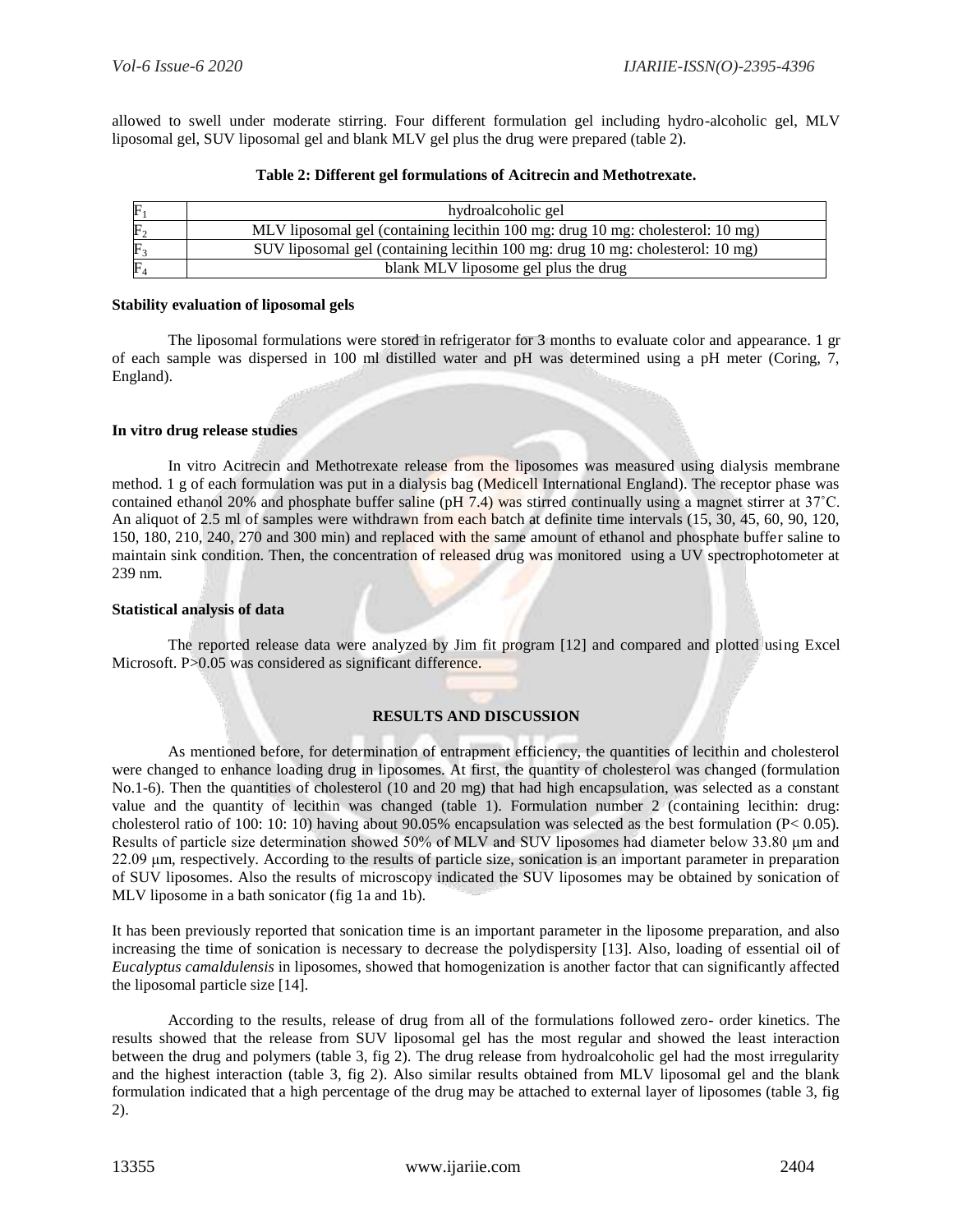

**Fig 1: a) Image of MLV liposomes of Acitrecin and Methotrexate b) Image of SUV liposomes of Acitrecin and Methotrexate (200 X).**

The stability of the vesicle dispersions was monitored for 3 months and the results indicated that there was no significant change in the appearance and color of the samples during the storage.

Acitrecin and Methotrexate is a glucocorticoid and is useful for treatment of inflammatory diseases. However, there is a tendency to reduce its use due to its complicated pharmacokinetic characteristics [11]. Many studies have been reported for improvement of tissue distribution and targeting of glucocorticoids drugs by using nano drug delivery system such as liposome and solid lipid nanoparticle (SLN). Ghanshyam *et al* in 2011 have been investigated the formulation and characterization SLNs dry powder inhaler containing Acitrecin and Methotrexate and the results showed SLNs are suitable carriers for incorporating the drug [11].

| <b>Time</b><br>(min) | <b>Release of</b><br>hydroalcoholic gel<br>$\left( \frac{9}{6} \right)$ | <b>Release of MLV</b><br>liposomal gel $(\% )$ | <b>Release of SUV</b><br>liposomal gel $(\% )$ | <b>Release of blank MLV</b><br>liposome gel plus the<br>drug<br>$($ %) |
|----------------------|-------------------------------------------------------------------------|------------------------------------------------|------------------------------------------------|------------------------------------------------------------------------|
| 15                   | $0.68 \pm 0.56$                                                         | $5.81 \pm 0.84$                                | $5.81 \pm 4.78$                                | $6.66 \pm 0.97$                                                        |
| 30                   | $4.75 \pm 2.14$                                                         | $8.99 \pm 0.27$                                | $9.85 \pm 4.68$                                | $7.83 \pm 1.03$                                                        |
| 45                   | $6.91 \pm 2.56$                                                         | $12.43 \pm 0.58$                               | $12.66 + 4.45$                                 | $9.59 \pm 1.24$                                                        |
| 60                   | $9.49 \pm 1.83$                                                         | $14.99 \pm 0.77$                               | $19.16 \pm 3.30$                               | $14.59 \pm 2.62$                                                       |
| 90                   | $13.22 \pm 1.63$                                                        | $21.12 \pm 1.09$                               | $27.58 + 3.47$                                 | $19.20 \pm 2.30$                                                       |
| 120                  | $17.49 \pm 1.59$                                                        | $27.51 \pm 1.03$                               | $37.33 \pm 3.09$                               | $25.53 \pm 2.57$                                                       |
| 150                  | 22.75±1.56                                                              | $33.69 \pm 1.66$                               | 44.00±4.54                                     | $31.77 \pm 3.39$                                                       |
| 180                  | $25.84 \pm 1.79$                                                        | $39.69 \pm 1.66$                               | $53.70 \pm 6.52$                               | $38.59 \pm 3.63$                                                       |
| 210                  | 31.20±2.91                                                              | $45.26 \pm 1.90$                               | $61.39 \pm 8.47$                               | $45.37 \pm 3.68$                                                       |
| 240                  | 37.38±2.71                                                              | $51.90 \pm 1.70$                               | $69.49 \pm 11.20$                              | $53.71 \pm 4.90$                                                       |
| 270                  | $42.40 \pm 2.20$                                                        | $58.59 \pm 2.07$                               | $76.72 \pm 11.29$                              | $60.86 \pm 5.84$                                                       |
| 300                  | $48.15 \pm 1.49$                                                        | $69.91 \pm 2.38$                               | $83.90 \pm 11.17$                              | $67.87 \pm 5.82$                                                       |

**Table 3: The percentage release of different formulation gel of Acitrecin and Methotrexate.**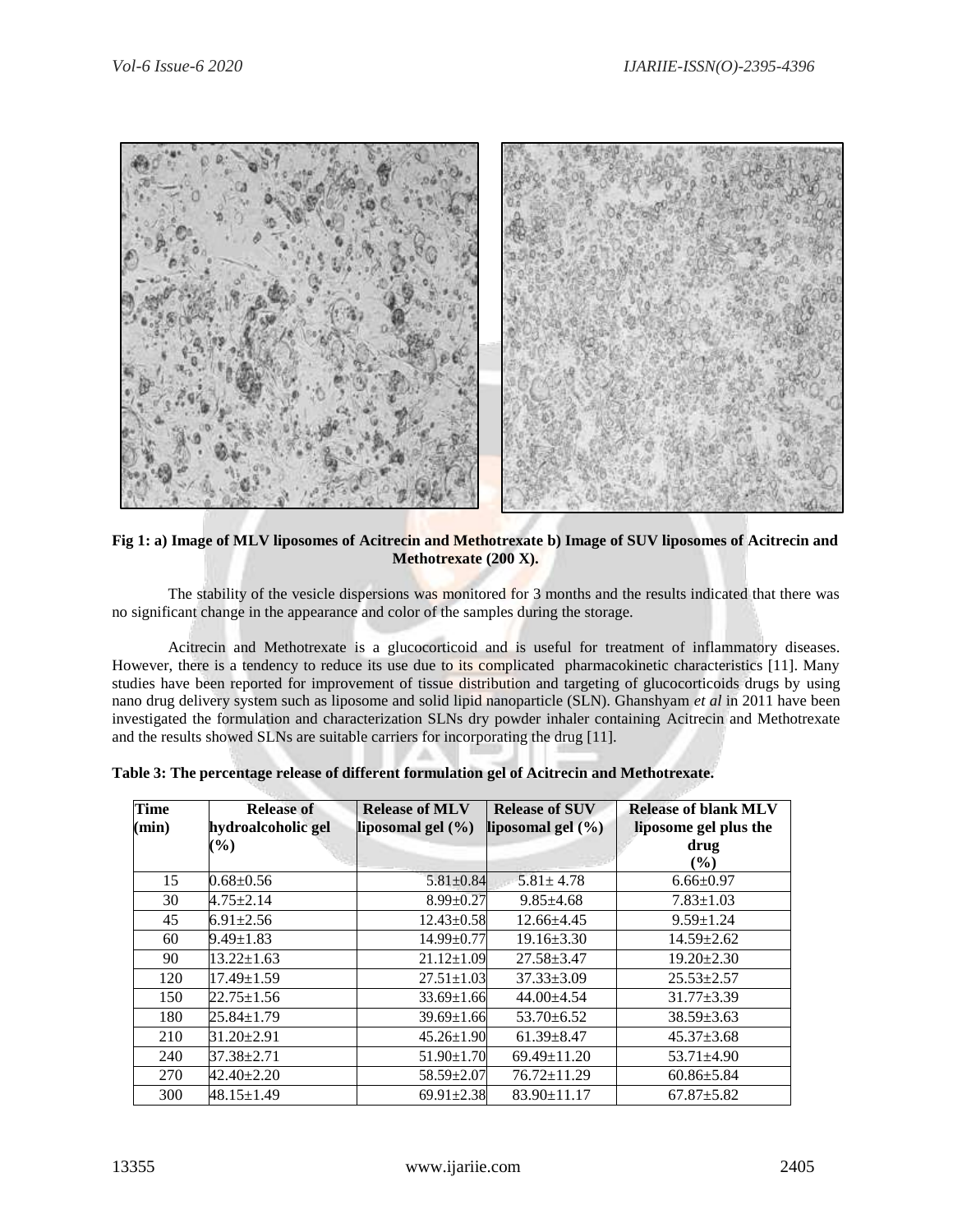

**Fig 2: The percentage release of Acitrecin and Methotrexate from different gel formulations**

Topical application of liposome vesicles has many advantages over the conventional dosage forms. It has been suggested that the formulated liposomes may be applied to the skin as gel. It has been previously showed that the liposomal gel of Lidocaine HCL may perform therapeutically better effects than the conventional formulation [15]. Samani *et al* in 2009 showed that cyproterone acetate containing liposomes had 74±6.11% loading efficiency and the liposomal formulation has better penetration potential than conventional cyproterone acetate formulation [7]. Agarwal *et al* in 2002 have evaluated the miconazol (MCZ) nitrate loaded topical liposome *in vitro*. The results have shown the entrapment of MCZ in liposome can facilitate localized delivery of the drug [10]. Also, formulation of celecoxib loaded liposomes and the study of their release behavior indicated that the potential advantages of celecoxib loaded liposome as carrier system [13].

## **CONCLUSION**

According the results of the present study, incorporation of Acitrecin and Methotrexate in liposome in proper amounts and incorporation of liposomes in gel formulation has many advantages over the conventional dosage forms, including prolonged and controlled release topical dosage delivery.

### **REFERENCE**

- [1] Chetanachan P, Akarachalanon P, Worawirunwong D, Dararutana P, Bangtrakulonoth A, Bunjop Kongmuang S. Advanced Materials Research 2008;55-57:709-711.
- [2] Maghaby G, Barry BW, Willians AC. European J Pharmaceutical Sciences 2008; 34: 203- 222.
- [3] Egbaria K, Weiner N. Advanced drug delivery reviews 1990; 5: 287-300.
- [4] Sharma VK, Mishra DN, Sharma AK, Srivastava B. IJCPR 2010; 1(2): 6-16.
- [5] Goyal P, Goyal K, Kumar SGV, Singh A, Katare OP, Mishra DN. Acta Pharm 2005; 55: 1– 25.
- [6] Shazly G, Nawroth T, Langguth P. Dissolution Technologies 2008; 7-10.